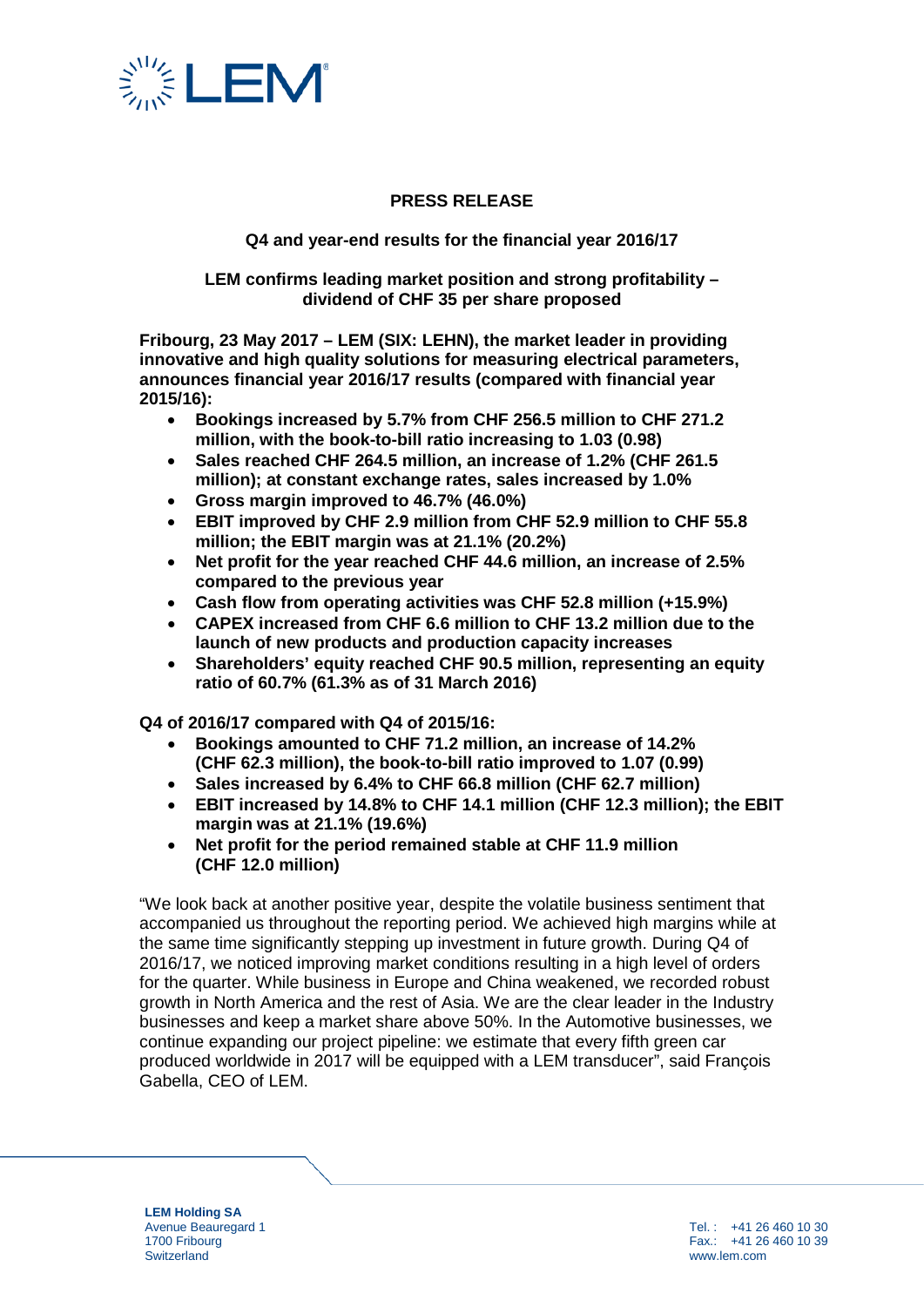

## **Proposals to the Annual General Meeting of Shareholders**

The dividend of CHF 35 (compared with CHF 35 in the previous year) that the Board of Directors will propose to the forthcoming Annual General Meeting of Shareholders is a sign of trust in the company's ability to continue generating strong cash flows in the future. The proposal follows LEM's dividend policy of distributing significantly more than 50% of its consolidated net profit to shareholders and corresponds to a payout ratio of 89.4%.

The Board of Directors proposes to elect Dr. iur. Werner Carl Weber as a new member. Mr. Weber is founding partner of the law firm weber schaub & partner ag in Zurich. He is Chairman and Board member of several Switzerland based privately held companies. Mr. Weber is a representative of LEM's largest shareholder WEMACO Invest AG, a long-term oriented and loyal shareholder for the past 15 years. His standing for election underpins the long-term commitment of LEM's anchor shareholder.

#### **Industry segment: cyclical recovery of drives & welding business**

Sales in the Industry segment decreased by 0.4% to CHF 214.3 million in the financial year 2016/17, at constant exchange rates the sales decrease was also 0.4%. LEM achieved strong orders and the book-to-bill ratio for the year resulted in 1.03, pointing to an increasing momentum. China has maintained its position as the most important single country and accounted for 30% of Industry sales, but sales development was soft there (-4%). Sales grew in North America and the rest of Asia by 11% and 8% respectively. Sales in Europe dropped by 4%. The EBIT margin improved to 20.5% compared with 20.0% in the previous financial year.

- Sales in the drives & welding business increased by 10% over the previous year. LEM achieved robust growth in all regions, yet growth was strongest in North America. The Company won market share in North America and Europe thanks to its products' superior performances. LEM witnessed a recovery in demand from oil & gas producers and ongoing growth in the machine and automation industries.
- The renewable energies & power supplies business is dependent of local government decisions, which resulted in a volatile sales development. Solar equipment production continued to move from North America and Europe to China. Hence, China has become by far the biggest solar equipment manufacturer, now increasingly active on export markets. Wind activity was weak in all regions. Overall sales decreased by 8%.
- Sales in the traction business decreased by 10%. There was little investment activity in new rail infrastructure during the past year. Some high-speed train projects for export markets in China were delayed or even cancelled. Yet, LEM executed an energy meter project in Europe and won market share globally.
- In the project-driven high-precision business, sales decreased by 10%. Some of the sales decrease should be attributed to the previous year's strong HVDC sales in China that did not repeat in the reporting period. LEM achieved good sales in the Chinese and US medical markets and the Japanese test & measurement market. Overall, the Company won market share but observed low activity globally.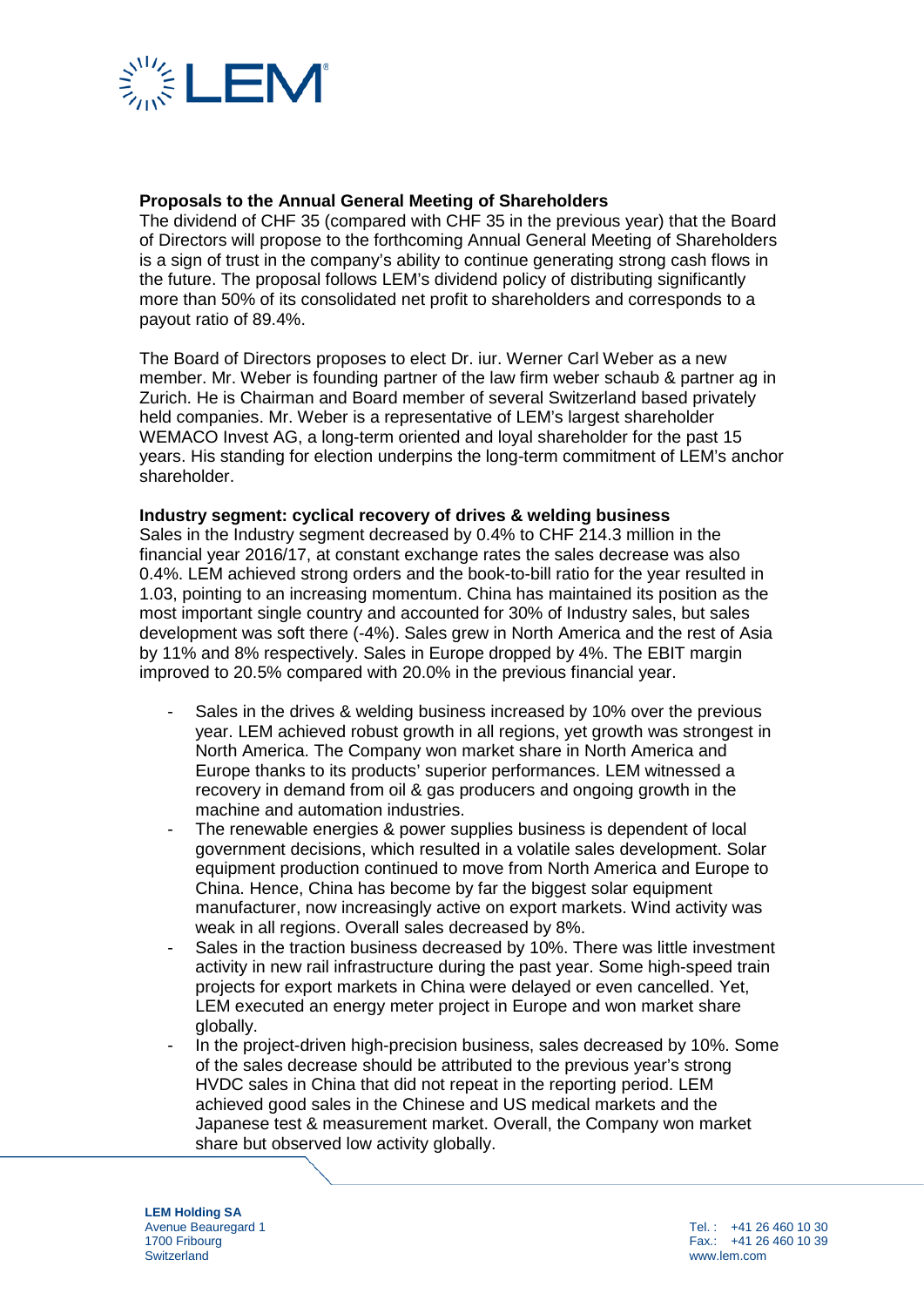

### **Automotive segment: continued growth in green cars**

Sales in the Automotive segment reached CHF 50.2 million in the financial year 2016/17, representing an increase of 8.5% on the financial year 2015/16. At constant exchange rates, sales grew by 7.5%. The segment recorded strong growth in Europe and Asia. North America is the largest region with 39% of Automotive sales. Sales in China accounted for 29% of segment sales, while segment sales in Europe stood at 8%. The strongest growth was recorded in South Korea (+69%), Japan (+23%) and Germany (+24%). EBIT reached CHF 11.8 million, up 19.1% on the financial year 2015/16. The EBIT margin was 23.5%, compared with 21.4% one year ago. The margin increase resulted from volume growth, a favorable product mix and LEM's efficient organization.

- Year-on-year sales in the conventional cars business decreased by 5%. mainly driven by an anticipated technology change in LEM's most important market in the US.
- Sales in the green cars business increased by 41%. LEM achieved strong growth across all territories. Growth was still slower than expected due to delays of customers' product launches and certain reductions of Government subsidies for green cars in China. The increasing attractiveness of the market lures new competitors such as system integrators or semiconductor suppliers resulting in increased competition and price pressure.

#### **Outlook**

LEM sees encouraging economic signals in the most important regions and observes increased investment activities among its customers. Thus, Management expects positive momentum in the Industry businesses. Growth in the green cars business is forecast to continue. Again, the Company plans a high number of product launches and ongoing investment in production capacities for new products. The strong Swiss franc will remain a challenge for LEM, despite the temporary easing of pressure during the past year. Adapting the international footprint of all activities will thus remain on the agenda.

#### **Media and analyst conference and webcast**

Andreas Hürlimann, Chairman of the Board of Directors, François Gabella, CEO, and Andrea Borla, CFO, will provide a detailed presentation of Q4 and financial year 2016/17 results today at 10:30 CEST at a media and analyst conference in Zurich.

Watch the media and analyst conference via a [live video webcast.](http://services.choruscall.eu/links/lem170523.html) The link to the webcast and the presentation slides are also available in the Investor Relations section of the LEM website [\(www.lem.com\)](http://www.lem.com/), where the webcast will later also be archived.

#### **Detailed information on the financial year 2016/17 results and annual report**

The full financial report is available from today, 23 May 2017, on www.lem.com> Investor Relations>Financial Reports.

**LEM Holding SA** Avenue Beauregard 1 1700 Fribourg **Switzerland**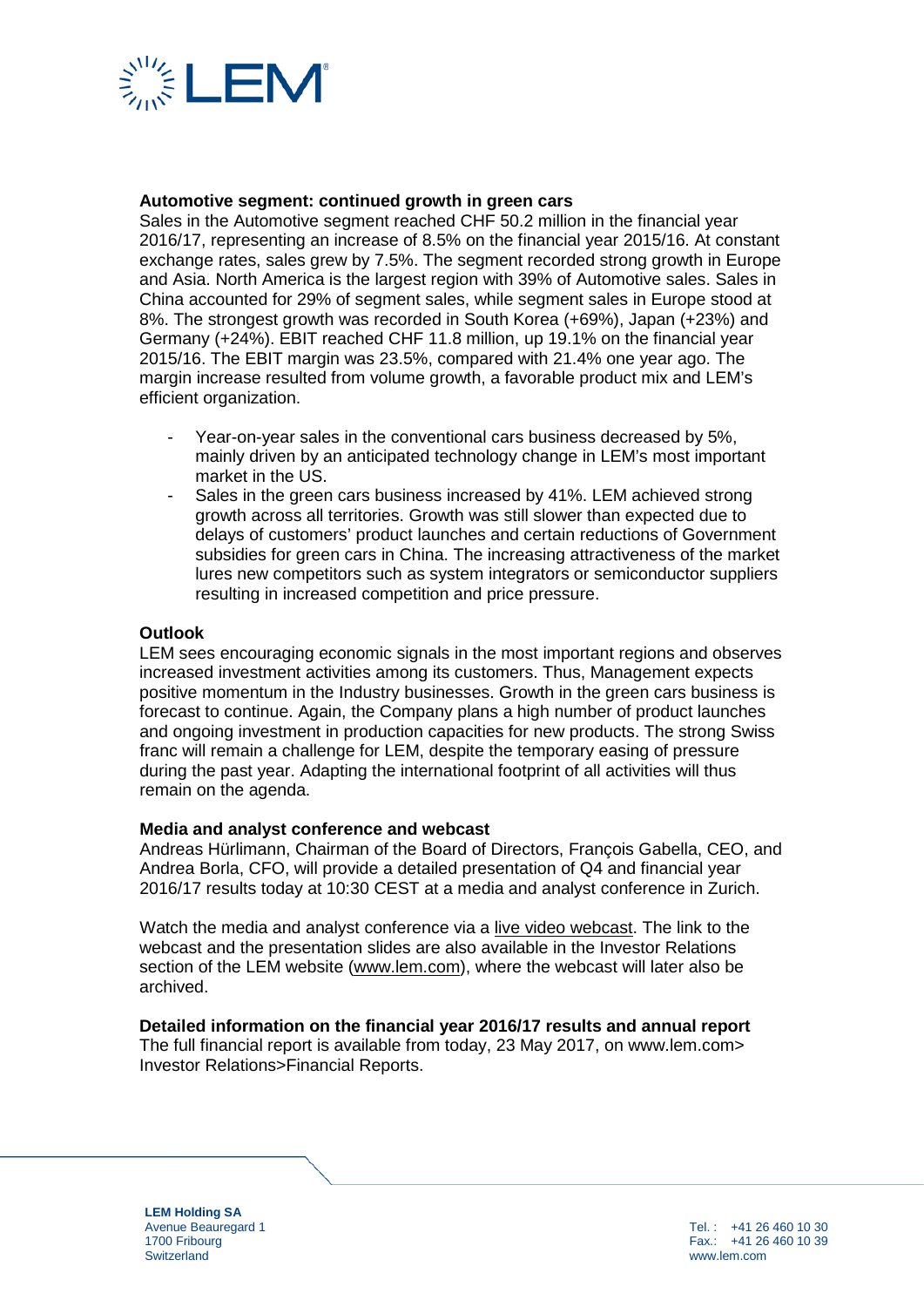

#### **Financial calendar**

| The financial year runs from 1 April to 31 March |                                                     |
|--------------------------------------------------|-----------------------------------------------------|
| 29 June 2017                                     | Annual General Meeting of Shareholders for the year |
|                                                  | 2016/17                                             |
| 4 July 2017                                      | Dividend ex-date                                    |
| 6 July 2017                                      | Dividend payment date                               |
| 3 August 2017                                    | First quarter results 2017/18                       |
| 9 November 2017                                  | Half-year results 2017/18                           |
| 8 February 2018                                  | Third quarter results 2017/18                       |
| 23 May 2018                                      | Year-end results 2017/18                            |
| 28 June 2018                                     | Annual General Meeting of Shareholders for the year |
|                                                  | 2017/18                                             |
| 3 July 2018                                      | Dividend ex-date                                    |
| 5 July 2018                                      | Dividend payment date                               |
|                                                  |                                                     |

## **LEM – At the heart of power electronics**

LEM is the market leader in providing innovative and high quality solutions for measuring electrical parameters. Its core products - current and voltage transducers are used in a broad range of applications in drives & welding, renewable energies & power supplies, traction, high precision, conventional and green cars businesses. LEM's strategy is to exploit the intrinsic strengths of its core business, and to develop opportunities in existing and new markets with new applications. LEM is a mid-size, global company with approximately 1'450 employees worldwide. It has production plants in Beijing (China), Geneva (Switzerland), Sofia (Bulgaria) and Tokyo (Japan), and a dedicated R&D Center in Lyon (France). With regional sales offices near its customers' locations, the Company is able to offer a seamless service around the globe. LEM has been listed on the SIX Swiss Exchange since 1986; the company's ticker symbol is LEHN.

[www.lem.com](http://www.lem.com/)

#### **For further information please contact**

Andrea Borla (CFO) Phone: +41 22 706 1250 Email: [investor@lem.com](mailto:investor@lem.com)

**LEM Holding SA** Avenue Beauregard 1 1700 Fribourg **Switzerland** 

Tel. : +41 26 460 10 30 Fax.: +41 26 460 10 39 www.lem.com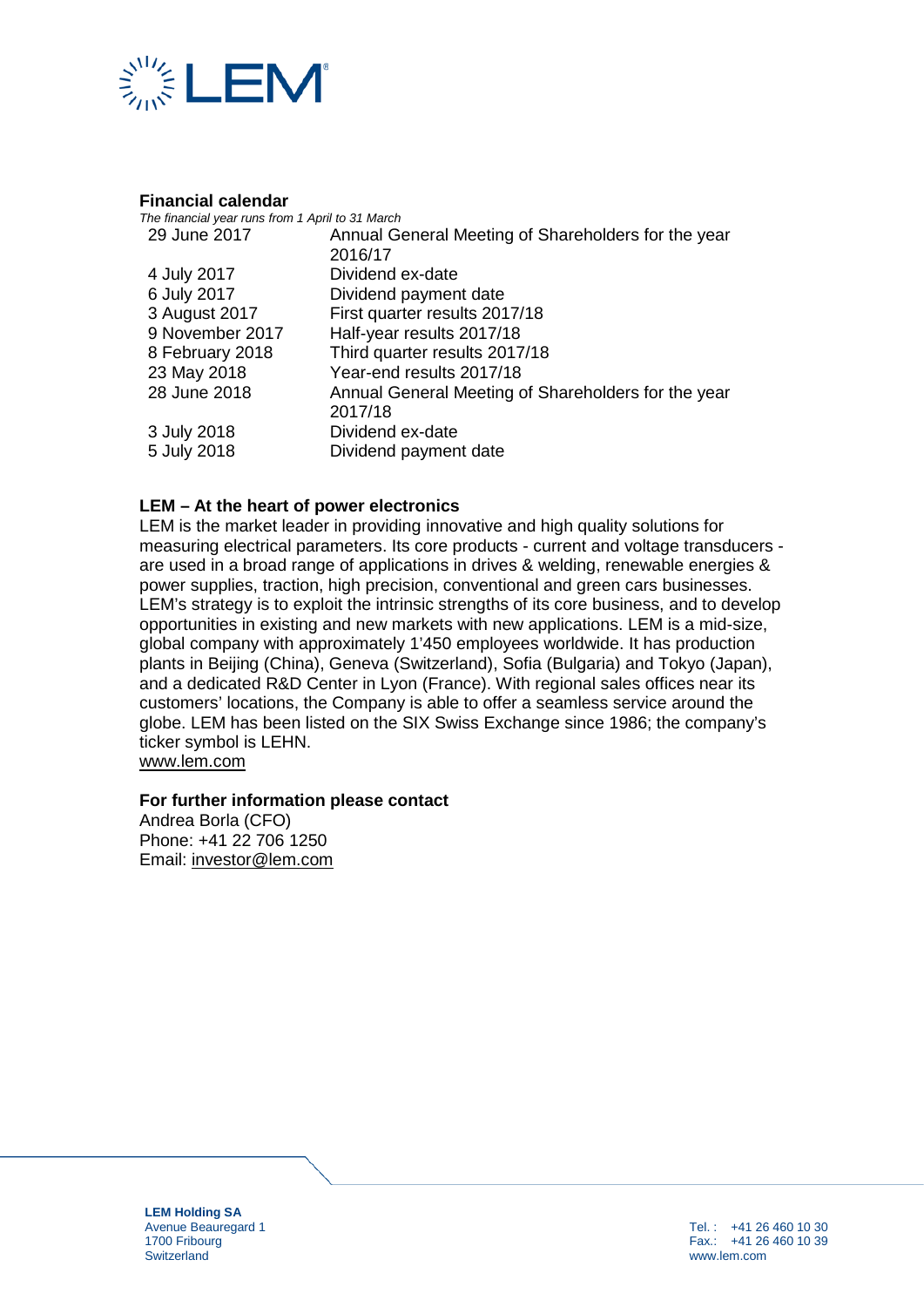

# **Appendix:**

# **Key figures**

| In CHF millions    | 2015/16        |                |                | 2016/17        |      |                |                | Change         |                         |                           |
|--------------------|----------------|----------------|----------------|----------------|------|----------------|----------------|----------------|-------------------------|---------------------------|
|                    |                |                |                |                |      |                |                |                |                         |                           |
| Orders received    | Q <sub>1</sub> | Q2             | Q <sub>3</sub> | Q4             | Q1   | Q2             | Q3             | Q <sub>4</sub> | Q4 to<br>O <sub>4</sub> | Q4 to<br>Q <sub>3</sub>   |
| Industry segment   | 50.9           | 52.8           | 53.2           | 50.8           | 52.7 | 53.5           | 55.4           | 58.1           | $+14.4%$                | $+4.8%$                   |
| Automotive segment | 10.0           | 13.3           | 14.1           | 11.5           | 12.5 | 13.6           | 12.3           | 13.0           | $+13.4%$                | $+6.5%$                   |
| <b>Total LEM</b>   | 60.9           | 66.0           | 67.3           | 62.3           | 65.2 | 67.1           | 67.7           | 71.2           | $+14.2%$                | $+5.1%$                   |
|                    |                |                |                |                |      |                |                |                |                         |                           |
| Book-to-bill ratio | Q <sub>1</sub> | Q <sub>2</sub> | Q <sub>3</sub> | Q4             | Q1   | Q <sub>2</sub> | Q <sub>3</sub> | Q <sub>4</sub> | Q4 to<br>Q4             | Q4 to<br>Q <sub>3</sub>   |
| Industry segment   | 0.98           | 0.91           | 0.98           | 1.00           | 0.96 | 1.03           | 1.06           | 1.06           | $+5.9%$                 | $+0.6%$                   |
| Automotive segment | 1.06           | 1.12           | 1.08           | 0.96           | 1.05 | 1.00           | 0.97           | 1.09           | $+13.6%$                | $+11.7%$                  |
| <b>Total LEM</b>   | 0.99           | 0.94           | 1.00           | 0.99           | 0.97 | 1.02           | 1.04           | 1.07           | $+7.3%$                 | $+2.6%$                   |
|                    |                |                |                |                |      |                |                |                |                         |                           |
| <b>Sales</b>       | Q <sub>1</sub> | Q <sub>2</sub> | Q <sub>3</sub> | Q4             | Q1   | Q <sub>2</sub> | Q <sub>3</sub> | Q <sub>4</sub> | Q4 to<br>O <sub>4</sub> | $Q4$ to<br>Q <sub>3</sub> |
| Industry segment   | 52.1           | 58.2           | 54.2           | 50.7           | 54.9 | 52.1           | 52.5           | 54.8           | $+8.0%$                 | $+4.2%$                   |
| Automotive segment | 9.4            | 11.8           | 13.0           | 12.0           | 12.0 | 13.6           | 12.6           | 12.0           | $-0.2%$                 | $-4.7%$                   |
| <b>Total LEM</b>   | 61.5           | 70.0           | 67.2           | 62.7           | 66.9 | 65.7           | 65.1           | 66.8           | $+6.4%$                 | $+2.5%$                   |
|                    |                |                |                |                |      |                |                |                |                         |                           |
| <b>EBIT</b>        | Q <sub>1</sub> | Q2             | Q <sub>3</sub> | Q <sub>4</sub> | Q1   | Q2             | Q <sub>3</sub> | O <sub>4</sub> | $Q4$ to<br>Q4           | $Q4$ to<br>Q <sub>3</sub> |
| Industry segment   | 9.2            | 12.1           | 12.5           | 9.3            | 10.6 | 10.4           | 11.4           | 11.5           | $+23.8%$                | $+1.0%$                   |
| Automotive segment | 1.4            | 2.3            | 3.3            | 3.0            | 2.8  | 3.7            | 2.7            | 2.6            | $-13.3%$                | $-5.6%$                   |
| <b>Total LEM</b>   | 10.5           | 14.4           | 15.8           | 12.3           | 13.4 | 14.1           | 14.1           | 14.1           | $+14.8%$                | $-0.3%$                   |